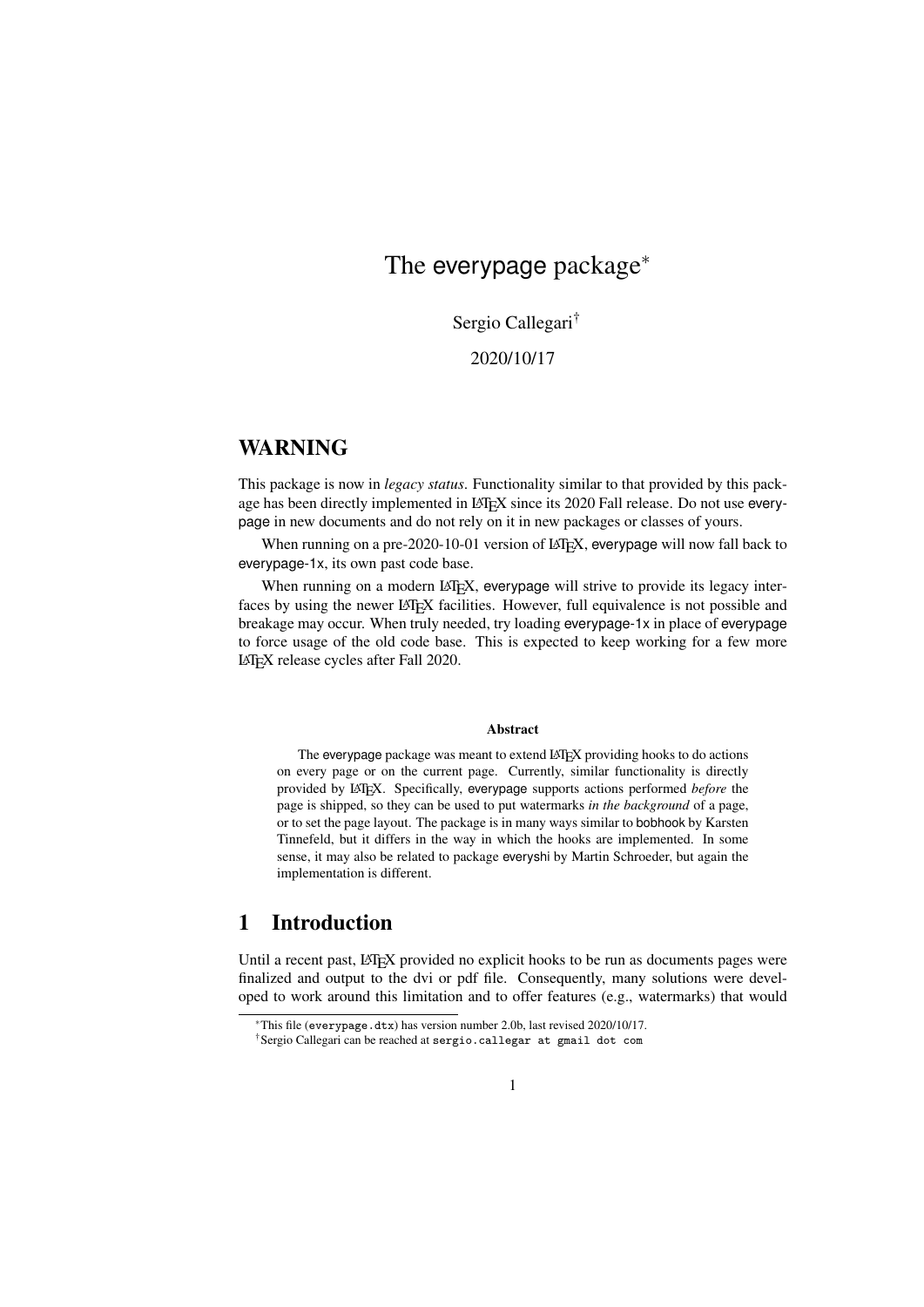otherwise be impossible. These solution included packages such as everyshi, bobhook and watermark. Package everypage was a solution providing plumbing that could be used in higher level packages such as draftwatermark (watermarking) and flippdf (print preprocessing) to mention a couple of them.

All of these extensions relied on applying modifications to some LAT<sub>EX</sub> internals and as such were prone to subtle interactions with other packages and breakage. The situation has been cleared by the 2020 Fall LAT<sub>EX</sub> release where an official and generic support for hooks has been introduced.

As of today, everypage can be considered obsolete. It needs to remain around because older releases of LATEX are still in use and legacy code exist that is based on the interfaces it exposes. However, no new document, class or package should be based on it. Furthermore, it can be expected that existing packages that use everypage will progressively learn to rely directly on the new LAT<sub>EX</sub> hook mechanism.

This manual is meant to aid the transition by showing how everypage is now being updated to cater both for older and newer LATEX kernels. Specifically, it illustrates:

- 1. how everypage is now actually split in two packages: everypage-1x, providing the old code base; and everypage itself, that strives to implement the legacy interface on top of the new mechanisms offered by LAT<sub>EX</sub>;
- 2. how everypage can automatically import the old code base as needed, how loading of the latter can be forced (if absolutely needed or for comparison) and for how long the old code can be expected to keep working with newer releases of LATEX;
- 3. how the legacy interface of everypage, once implemented/emulated on top of the new LATEX facilities actually differs from its nominal behavior.

### 2 The original code base

The original implementation of everypage, now available as everypage-1x, adds two LATEX hooks that get run when document pages are finalized and output to the dvi or pdf file. Specifically, one hook gets executed on every page, while the other is executed for the current page. Hook actions are are performed *before* the page is output on the medium, and this is important to be able to play with the page layout or to put things *behind* the page contents (e.g., watermarks).

#### 2.1 User interface

\AddEverypageHook The \AddEverypageHook command accepts one argument and adds it to the list of hooks \AddThispageHook that are run before every page is output. Similarly, the \AddThispageHook command accepts one argument, however it adds it to the list of hooks that are run before the *current* page is output.

The following rules apply:

1. once hooks are introduced and stacked in a series, there is no way to unstack them, nor to clear them;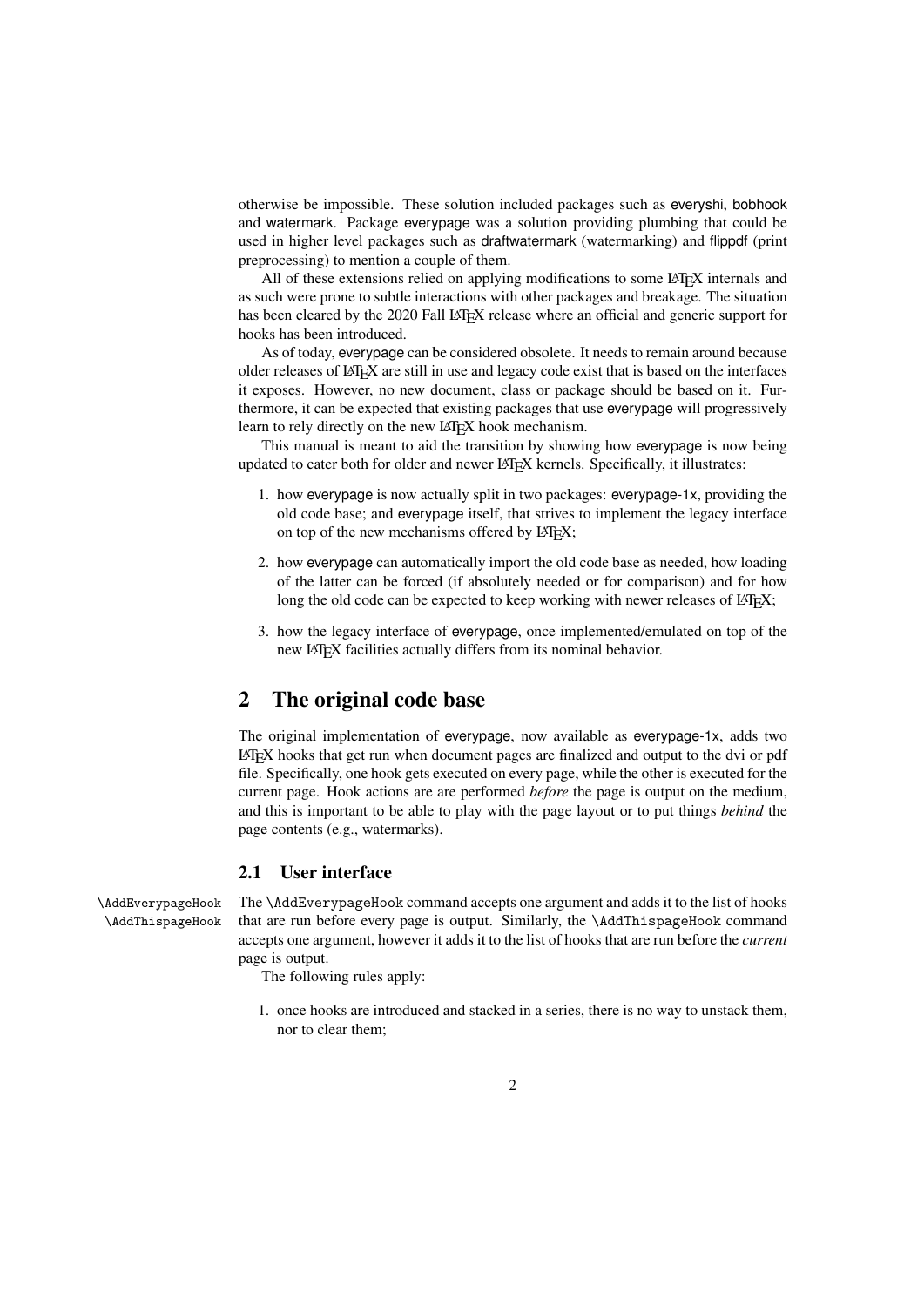- 2. in order to have hooks that get run only when specific conditions are met, conditionals must be included in the hooks;
- 3. there is no formatting inherent in the hooks. If one wants to put some watermark on a page, it is his own duty to put in the hook the code to place the watermark in the right position and with the appropriate appearance and style. When the hooks are run, the page is still empty, so that one begins filling it at point (1 inch, 1 inch) from the top left corner;
- 4. the hook code should *eat up no space*. This means that hooks meant to place some material on the page, need to have the material placed in a box with zero width and height beforehand.
- 5. no particular assumption is made on the LAT<sub>EX</sub> output driver, so everypage should work equally well with LATEX, pdfLATEX, LuaLATEX, or XHATEX. Similarly, the package should work equally well with dvi, dvips, etc. output drivers. Obviously, the final compatibility with the different output drivers depends on the actual code that is placed in the hooks.

#### 2.2 Comparison with other packages

The purpose of the original code base is better understood by comparing it to other packages that were meant to solve related problems at the time when LATEX had no hook mechanism of its own:

- In comparison with bobhook by Karsten Tinnefeld, Lpackeverypage (in its legacy incarnation) used to differ in purpose and in the hook implementation. Package everypage was meant to make no assumption on what one could want to do on every page, whether to add text, images, or some low-level instruction for the output driver, or even to perform some accounting task. This made the package lighter and more flexible at the cost of being more difficult to use. In other words, everypage was meant to be more of a plumbing to be employed in higher level packages;
- in comparison with watermark by Alexander I. Rozhenko, similar considerations could me made. Specifically, watermark is explicitly targeted at making it easy to put watermarks on document pages, while everypage is lower level.
- in comparison to both bobhook and watermark, everypage used to employ a similar low level mechanism, by manipulation of the internal LAT<sub>E</sub>X macro \@begindvi to do the job. However, the redefinition of *\@begindvi in everypage was post*poned as much as possible, striving to avoid interference with other packages using \AtBeginDvi or anyway manipulating \@begindvi. Furthermore, everypage made no special assumption on the initial code that \@begindvi might contain.
- in comparison with everyshi by Martin Schroeder, everypage used to be similarly low level, but relied on changing the \@begindvi macro, rather than the even lower-level \shipout macro.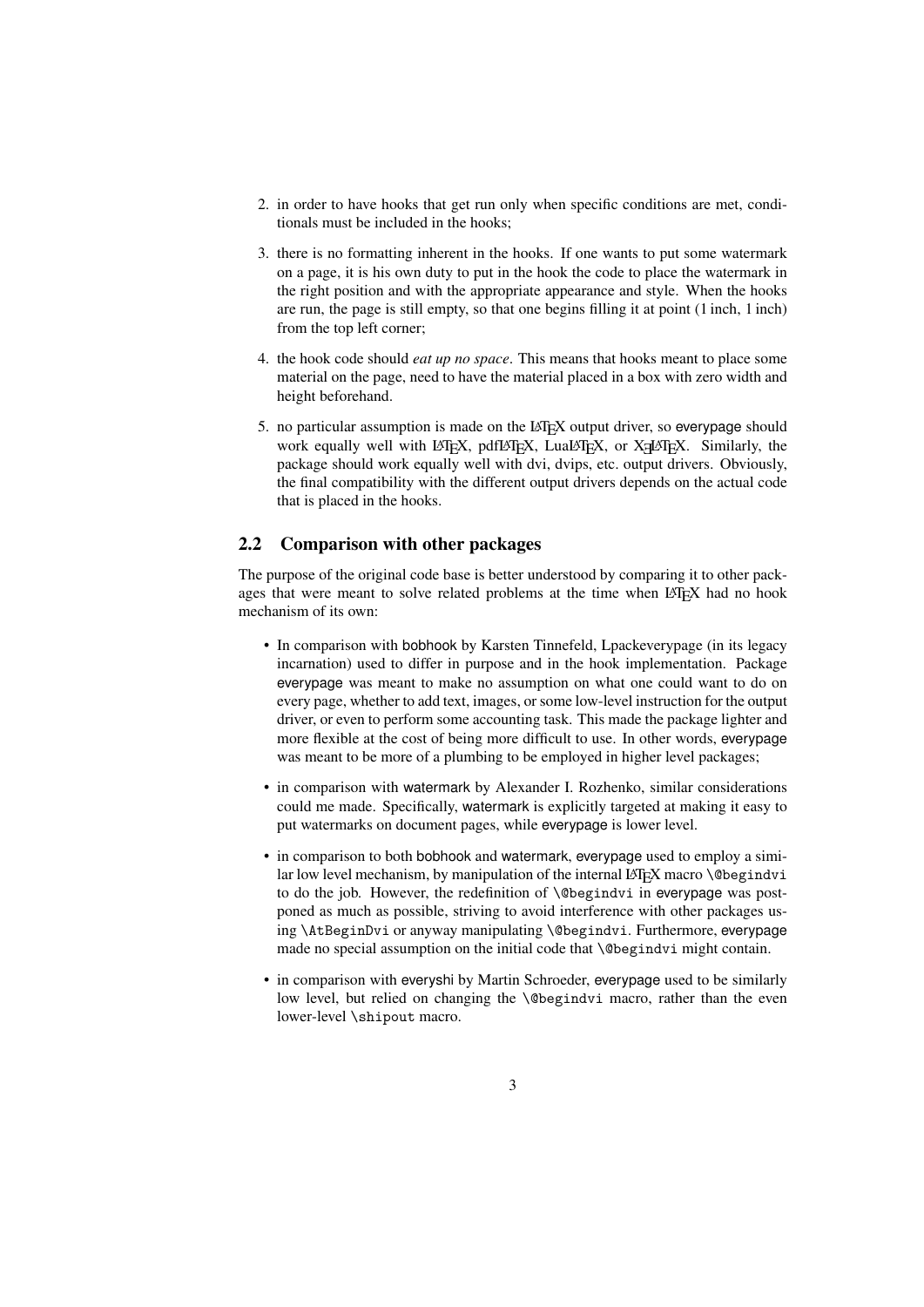#### 2.3 Known applications of the **everypage** code

Package everypage has historically found application in at least two higher level packages, namely:

- draftwatermark, meant at providing extended facilities for page watermarking on all LATEX engines and output drivers; and
- flippdf, meant at catering for a frequent preprint requirement, where publisher may require a document with *mirrored* pages to get the best results out of a photographic printout process.

### 3 The new code base

The new code base differs from the old one because it does not touch any LATEX internals. Conversely it relies on the hook mechanism that is officially provided by LATEX since its 2020 fall release. Obviously, this has no other purpose than to provide back compatibility for older LAT<sub>EX</sub> code written before such LAT<sub>EX</sub> release and relying on the original everypage interfaces.

To this aim, the new code base does the following:

- 1. complains out loud, reminding that new code should not be based on everypage, but rather make direct usage of the new IAT<sub>E</sub>X interfaces;
- 2. checks whether the new LAT<sub>E</sub>X interfaces are actually available. If this is not the case, it resorts to loading everypage-1x that provides the old code base;
- 3. implements/emulates the \AddEverypageHook and \AddThispageHook commands on top of the new \AddToHook and \AddToHookNext LATEX commands.

With specific reference to point 3 above, note that the new hook mechanism provided by LATEX is extensively documented in issue 32 of EITEX News and in file 1thooksdoc.pdf. Furthermore, consider that everypage employs hooks in the *shipout* class, which are documented in file ltshipout-doc.pdf.

#### 3.1 Compatibility of the new code with the original **everypage** interface

Because the implementation is different and due to choices (in fact, quite reasonable ones) by the LATEX developers, the new implementation of everypage cannot be exactly equivalent to the original one (hence, please, do not open bugs for this!).

The main difference is the hook code provided by the user now gets wrapped in a  $\put$ command, inside a picture environment with \unitlength at 1 pt. This is because everypage relies on a shipout/background type hook. The \put command typesets material at  $(1 \text{ in}, -1 \text{ in})$  to emulate the original coordinate system of everypage. This means that some of the points about the interface in section 2.1 do not apply anymore (or at least do not apply in the same way). Specifically, point 3 about lack of any pre-canned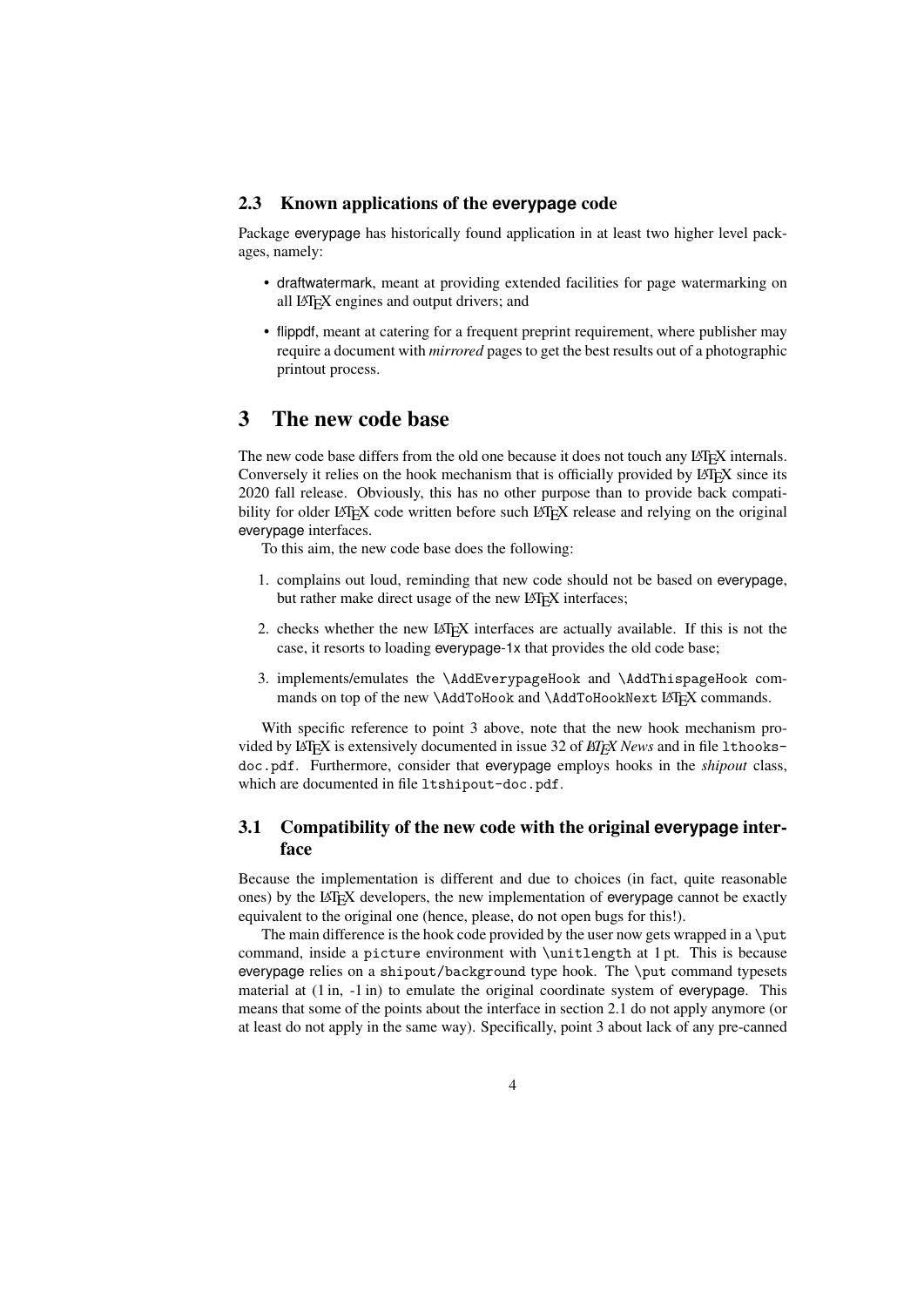formatting is not completely true anymore, because of the implicit picture environment. Furthermore, point 4 about the need not to eat up space can now be completely ignored.

While the changes described above seem to go in the direction of less rules and less concern, this might not be always true and subtle breakage of legacy code may happen in corner cases.

### 4 Forcing usage of the older code base

The usage of the older code base of everypage can be forced by simply substituting \usepackage{everypage-1x} for \usepackage{everypage}. In this case, no warning about the package obsolescence is emitted, because it is assumed that the user knows what he/she is doing. However, explicitly requiring everypage-1x is obviously discouraged.

The old code base actually works just fine with the Fall 2020 LATEX release and it will probably keep to do so for a few more LAT<sub>EX</sub> release cycles. This is mostly up to the LATEX developers and their will to maintain untouched some internal deprecated interfaces. In any case, \usepackage{everypage-1x} will eventually stop working and is now declared in an *unmaintained state*.

### 5 Implementation

#### 5.1 Implementation of **everypage**

Announce the name and version of the package, which requires  $\text{LATEX } 2\varepsilon$ .

- 1 \NeedsTeXFormat{LaTeX2e}
- 2 \ProvidesPackage{everypage}%
- 3 [2020/10/17 R2.0b Hooks to run on every page]

Complain out loud about the package being obsolete.

4 \PackageWarningNoLine{everypage}{%

- 5 Functionality similar to this package has recently\MessageBreak
- 6 been implemented in LaTeX. This package is now in\MessageBreak
- 7 legacy status.\MessageBreak
- 8 Please, don't use it in new documents and packages}

Depending on the actual functionalities provided by LATEX consider loading everypage-1x. If so doing, warn about this too and stop. Otherwise give some more warnings.

9 \@ifundefined{AddToHook}{%

- 10 \PackageWarningNoLine{everypage}{%
- 11 You appear to be running a version of LaTeX\MessageBreak
- 12 too old to provide the new functionality.\MessageBreak
- 13 Forcing fallback to 'everypage-1x' that\MessageBreak
- 14 uses an older code base}
- 15 \RequirePackage{everypage-1x}
- 16 \endinput}{%
- 17 \PackageWarningNoLine{everypage}{%
- 18 You appear to be running a version of LaTeX\MessageBreak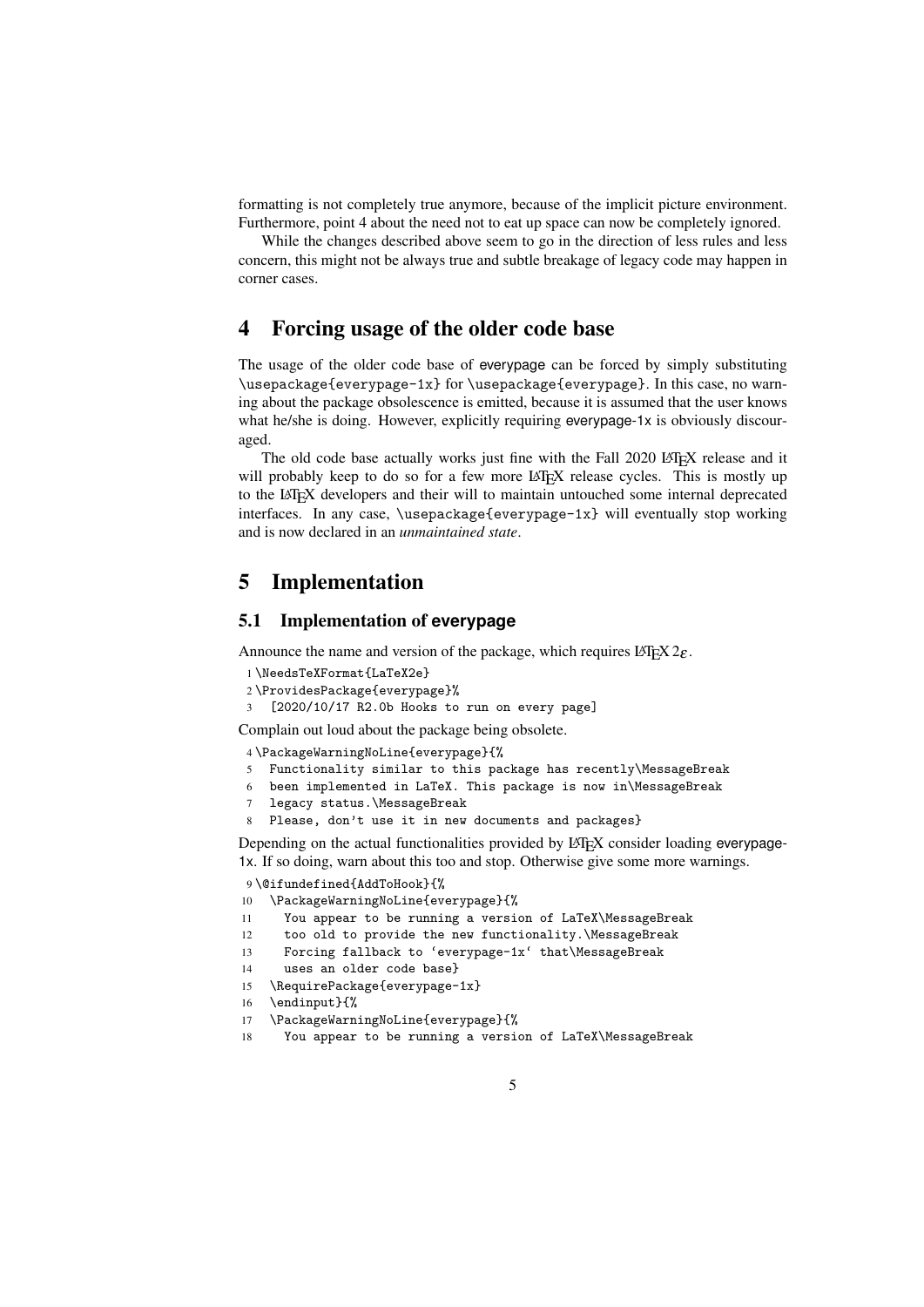|                                       | providing the new functionality. \MessageBreak<br>19<br>Doing the best to deliver the original 'everypage'\MessageBreak<br>20<br>interface on top of it. Strict equivalence is\MessageBreak<br>21<br>not possible, breakage may occur. \MessageBreak<br>22<br>If truly needed, Use 'everypage-1x' to force the\MessageBreak<br>23<br>loading of an older code base}}<br>24 |
|---------------------------------------|----------------------------------------------------------------------------------------------------------------------------------------------------------------------------------------------------------------------------------------------------------------------------------------------------------------------------------------------------------------------------|
| \AddEverypageHook<br>\AddThispageHook | Finally, implement the everypage interface on top of the L <sup>3</sup> T <sub>F</sub> X shipout/background<br>hooks.                                                                                                                                                                                                                                                      |
|                                       | 25\newcommand*{\AddEverypageHook}[1]{%<br>\AddToHook{shipout/background}{\put(1in,-1in){#1}}}<br>26<br>27\newcommand*{\AddThispageHook}[1]{%<br>\AddToHookNext{shipout/background}{\put(1in,-1in){#1}}}<br>28                                                                                                                                                              |
|                                       | 5.2<br><b>Implementation of everypage-1x</b>                                                                                                                                                                                                                                                                                                                               |
|                                       | Announce the name and version of the package, which requires $LATEX 2\varepsilon$ .                                                                                                                                                                                                                                                                                        |
|                                       | 29 \NeedsTeXFormat {LaTeX2e}<br>30\ProvidesPackage{everypage-1x}%<br>$[2020/10/10 1.2$ Hooks to run on every page]<br>31                                                                                                                                                                                                                                                   |
| \sc@everypage@hook                    | Define internal macros to hold the hooks and initialize them to contain nothing.                                                                                                                                                                                                                                                                                           |
| \sc@everypage@hook                    | 32 \newcommand{\sc@everypage@hook}{}<br>33\newcommand{\sc@thispage@hook}{}                                                                                                                                                                                                                                                                                                 |
| \AddEverypageHook                     | Define the commands used to add the hooks.                                                                                                                                                                                                                                                                                                                                 |
| \AddThispageHook                      | 34 \newcommand*{\AddEverypageHook}[1]{%<br>\g@addto@macro\sc@everypage@hook{#1}}<br>35<br>36\newcommand*{\AddThispageHook}[1]{%<br>\g@addto@macro\sc@thispage@hook{#1}}<br>37                                                                                                                                                                                              |
| \sc@ep@init                           | The internal initialization code of the package. The package works by redefining the<br>normal \@outputpage routine that takes care of outputting pages, so that the modified<br>version first calls a special preamble, and then calls the original \@outputpage code and<br>finally a postamble.                                                                         |
|                                       | 38\newcommand*{\sc@ep@init}{%<br>\let\sc@op@saved\@outputpage<br>39<br>\def\@outputpage{%<br>40<br>\sc@op@preamble<br>41<br>\sc@op@saved<br>42<br>\sc@op@postamble}}<br>43                                                                                                                                                                                                 |
| \sc@op@preamble                       | The output page preamble contains instructions to redefine the <i>\Chegindvi macro that is</i><br>called at every page output by the original \@outputpage code. Specifically: first the<br>original \@begindvi is saved; then the hooks are called; then the hooks for the current<br>page are cleared; eventually, the saved \@begindvi is called.                       |
|                                       | 44 \newcommand*{\sc@op@preamble}{%<br>\let\sc@begindvi\@begindvi<br>45                                                                                                                                                                                                                                                                                                     |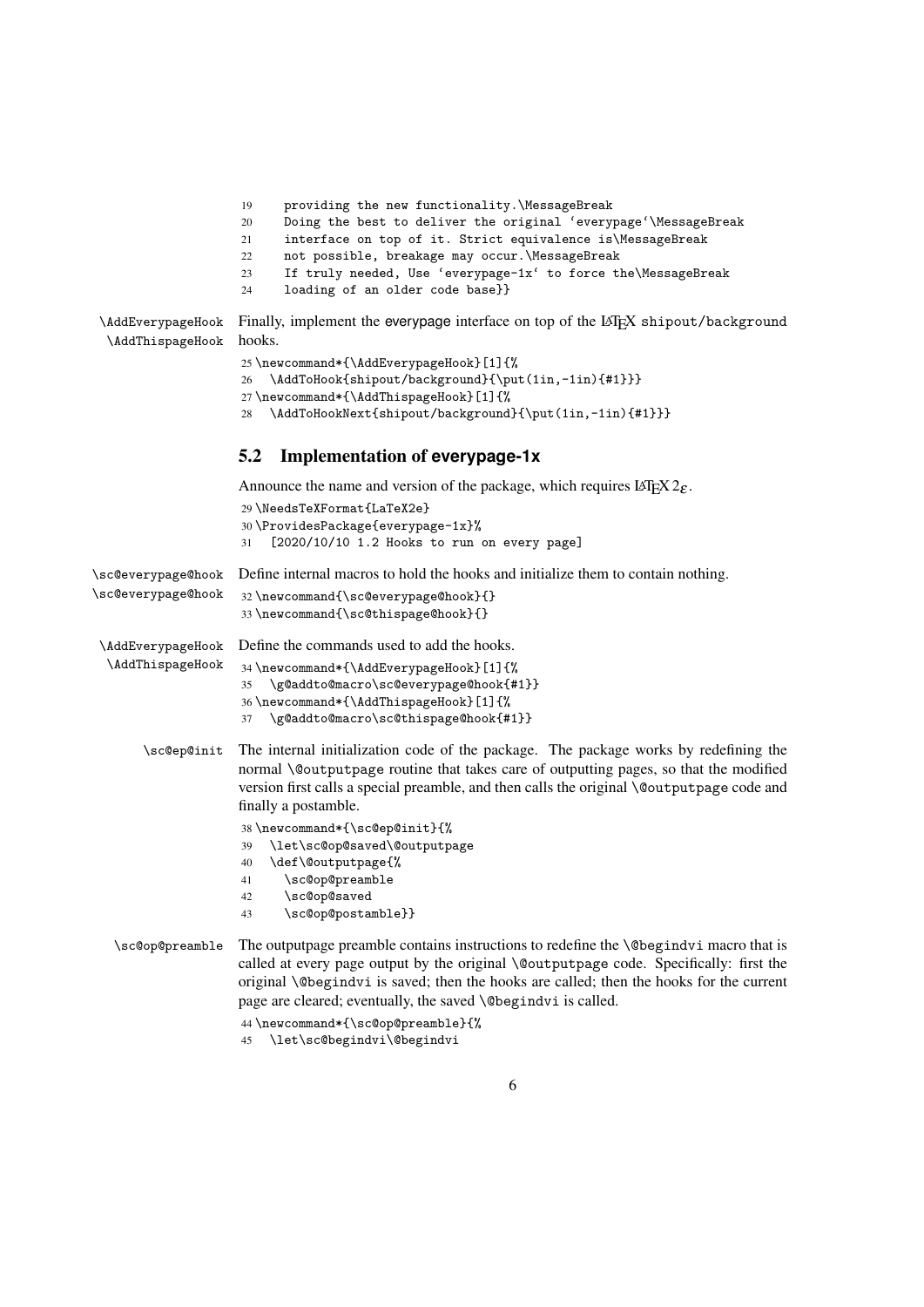- 46 \def\@begindvi{%
- 47 \sc@begindvi
- 48 \sc@everypage@hook
- 49 \sc@thispage@hook
- 50 \gdef\sc@thispage@hook{}}}

\sc@op@postamble The outputpage postamble simply restores the \@begindvi command to the saved value.

51 \newcommand\*{\sc@op@postamble}{%

52 \let\@begindvi\sc@begindvi}

Note that in exceptional cases this might not be the intended behaviour. For instance, consider situations where the \@begindvi is hacked by some other package to modify itself. By restoring the saved value, one might lose the modifications. This potential issue is currently under investigation.

As the very last thing, the \AtBeginDocument macro is called to insert the everypage initialization routine in the queue of commands to be executed when the actual document begins. In this way, the everypage initialization code is run *after* other packages are loaded.

53 \AtBeginDocument{\sc@ep@init}

# Change History

| R <sub>1.0</sub>                              | hooks. $\ldots \ldots \ldots \ldots \ldots \ldots \ldots 6$ |
|-----------------------------------------------|-------------------------------------------------------------|
|                                               |                                                             |
| R <sub>1.1</sub>                              | General: Complete package rewrite to                        |
| \sc@op@preamble: Fix an out of                | take advantage of the new LaTeX                             |
| memory condition. $\dots \dots \dots \dots 6$ | hook mechanisms introduced in                               |
| R <sub>1.2</sub>                              | the Fall 2020 release. $\ldots$ , 4                         |
| \sc@op@preamble: Reorder                      | Package is now in a 'legacy' status. 1                      |
| operations to take care of code to            | R2.0 <sub>b</sub>                                           |
| execute at the beginning of the               | General: Fix statement about                                |
| output before the 'everypage'                 |                                                             |

## Index

Numbers written in italic refer to the page where the corresponding entry is described; numbers underlined refer to the code line of the definition; numbers in roman refer to the code lines where the entry is used.

| <b>Symbols</b>                        | $\ldots$ 2, 25, 34                                                                       |                                  |
|---------------------------------------|------------------------------------------------------------------------------------------|----------------------------------|
| \@begindvi  45,46,52 \AddThispageHook |                                                                                          | \sc@begindvi  45,47,52           |
|                                       | \@outputpage  39,40 $\qquad \qquad 2, \underline{25}, \underline{34}$ \sc@ep@init  38,53 |                                  |
|                                       | \AddToHook  26 \sc@everypage@hook                                                        |                                  |
|                                       |                                                                                          | $\AA$ ddToHookNext  28  32,35,48 |
| \AddEverypageHook .                   | \AtBeginDocument  53 \sc@op@postamble .43,51                                             |                                  |